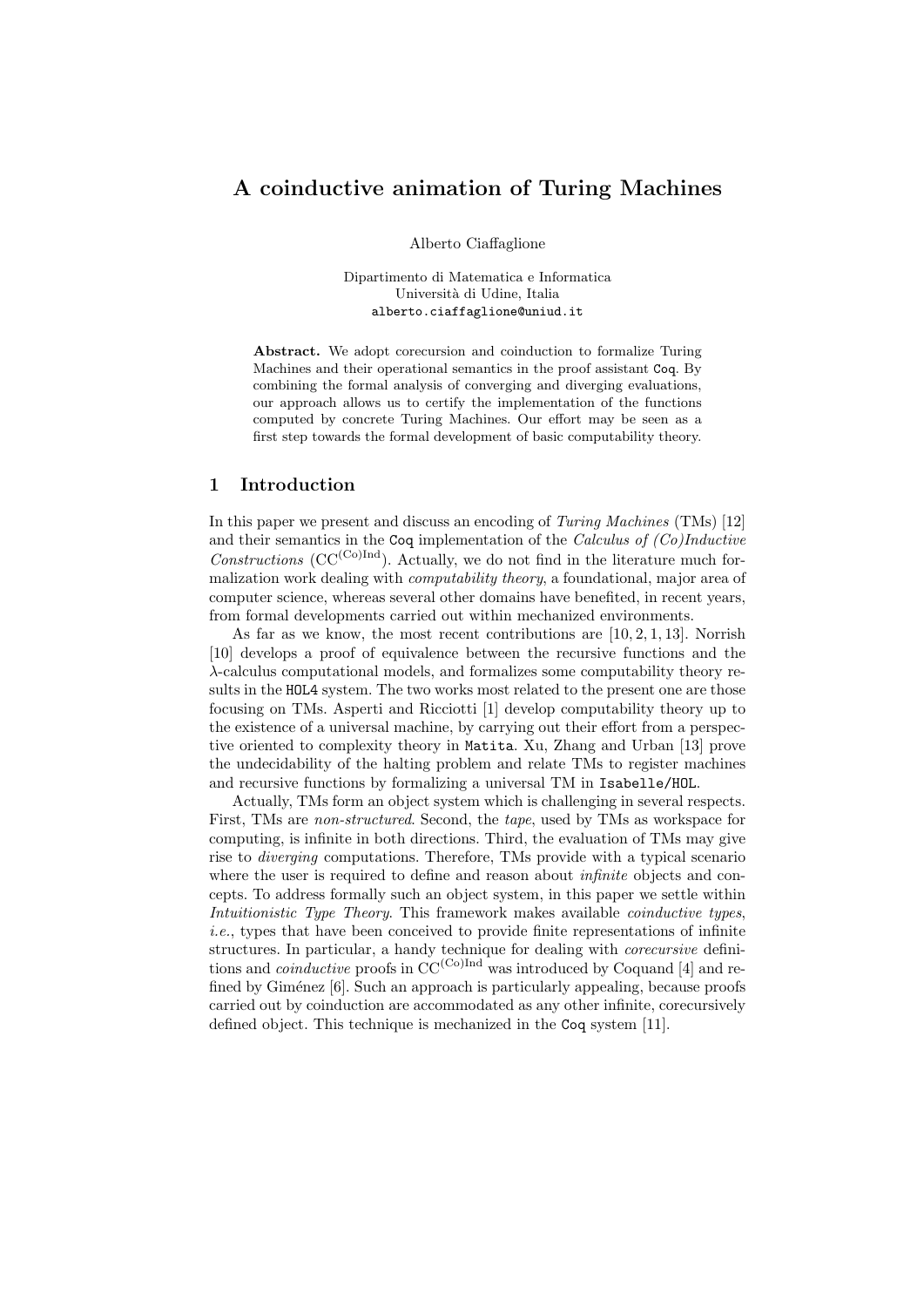The present work is in fact a departure from the two cited formalizations of TMs, due to the following reasons. On the one hand, we adopt corecursion as definition principle and coinduction as proof principle (while the alternative contributions do not employ coinductive tools). On the other hand, inspired by our previous effort on unlimited register machines [2], we encode TMs and their operational semantics from the perspective of program certification: i.e., we introduce and justify a methodology to prove the correctness of concrete TMs.

The motivations to carry out our formalization of TMs in Coq are the following. As it is well-known, traditional papers and textbooks about TMs treat the topic at a more superficial level of detail, and in particular the arguments why individual TMs are correct are often left out. Therefore, the mechanization effort in a proof assistant, besides offering the possibility to discover errors, may typically improve the confidence on the subject  $(e.g.,\,$  the correctness proofs for concrete TMs in [13], developed to formalize the undecidability of the halting problem, are acknowledged as the most important contribution). Besides being intellectually stimulating, our work has also the educational objective of popularizing corecursion and coinduction, an aim which is pursued by justifying the formalization methodology in an analytical way and via suggestive examples.

We have used, as starting point for our development, the textbooks by Cutland [5] and by Hopcroft et al. [7]. As an effort towards a broader audience, we display rarely Coq code in this paper, but present the encoding at a more abstract level (however, the formalization is available as a web appendix [3]).

Synopsis. In the next section we recall TMs, then in the two following sections we introduce their formalization and illustrate the implementation of coinduction in Coq. In the two central sections 5 and 6 we define a big-step operational semantics for TMs and address its adequacy via a small-step semantics, respectively. In the core Section 7 we prove the correctness of three sample TMs, then we state final remarks and discuss related and future work.

### 2 Turing Machines

Turing Machines (TMs), one among the frameworks proposed to set up a formal characterization of the intuitive ideas of computability and decidability, perform algorithms as carried out by a human agent using paper and pencil. In this work we address *deterministic*, single tape TMs, as introduced by Cutland [5].

Alphabet and tape. TMs operate on a paper tape, which is *infinite* in both directions and is divided into single squares along its length. Each square is either blank or contains a symbol from a *finite* set of symbols  $s_0, s_1, \ldots, s_n$ , named the *alphabet*  $A$  (in fact, the "blank" B is counted as the first symbol  $s_0$ ).

Specification and computation. At any time, TMs both scan a single square of the tape (via a reading/writing head) and are in one of a finite number of states  $q_1, \ldots, q_m$ . Depending on the current state  $q_i$  and the symbol being scanned  $s_h$ , TMs take *actions*, as indicated by a *specification*<sup>1</sup>, *i.e.* a *finite* col-

<sup>&</sup>lt;sup>1</sup> As said above, we deal with deterministic TMs, *i.e.*, *non-ambiguous* specifications: for every pair  $q_i, s_h$  there is at most one quadruple of the form  $\langle q_i, s_h, x, q_j \rangle$ .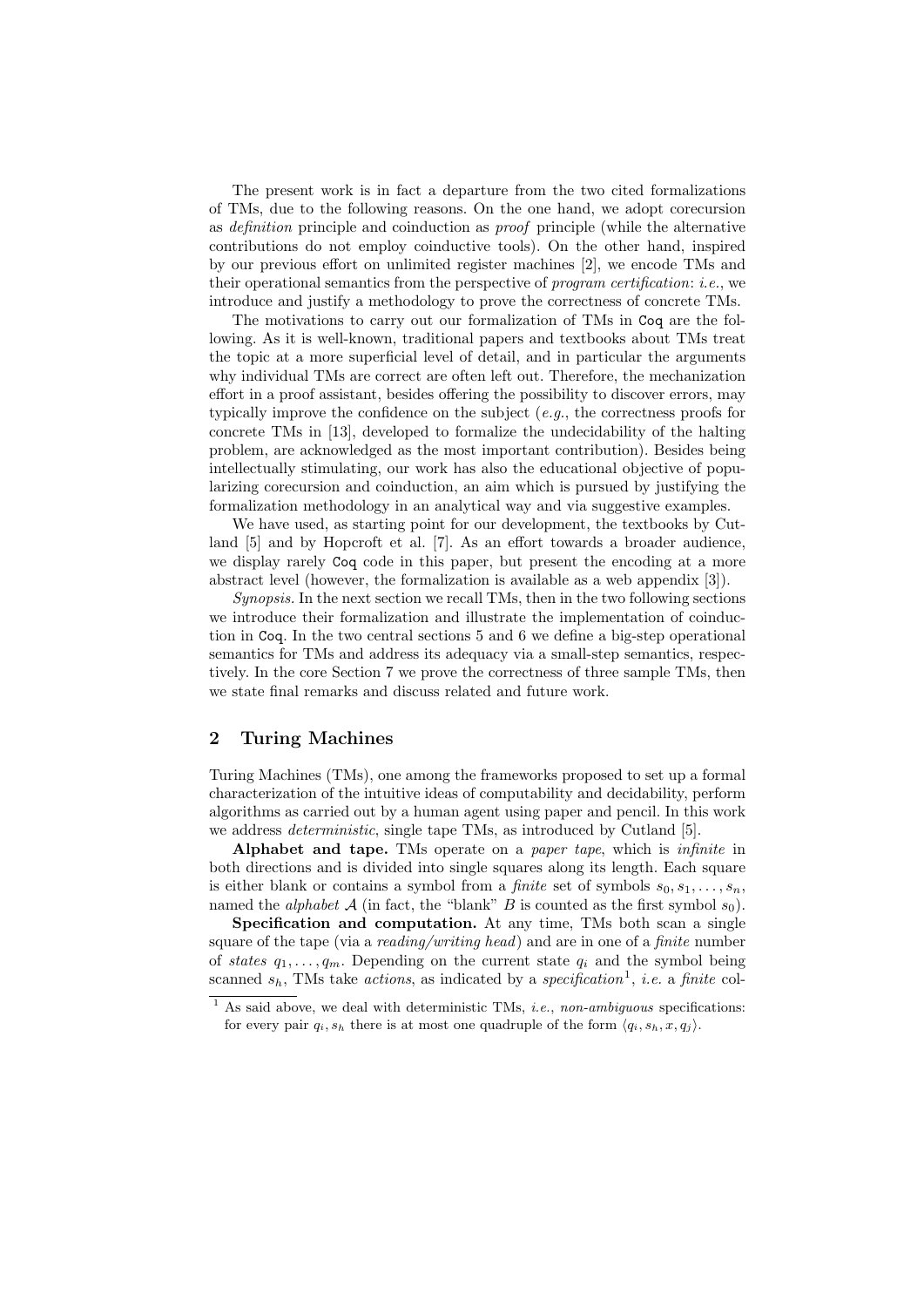lection of quadruples  $\langle q_i, s_h, x, q_j \rangle$ , where  $i, j \in [1..m], h \in [0..n], x \in \{R, L\} \cup \mathcal{A}$ :

 $\langle q_i, s_h, x, q_j \rangle \triangleq 1$  if  $x=R$  then move the head one square to the right else if  $x=L$  then move the head one square to the left else if  $x=s_k$  ( $k\in[0..n]$ ) then replace  $s_h$  with  $s_k$ 2) change the state from  $q_i$  into  $q_j$ 

When provided with a tape, a specification becomes an *individual TM*, which is capable to perform a computation: it keeps carrying out actions by starting from the initial state  $q_1$  and the symbol scanned by the initial position of the head.

Such a computation is said to converge if and only if, at some given time, there is no action specified for the current state  $q_i$  and the current symbol  $s_h$ (that is, there is no quadruple telling what to do next). On the other hand, if this never happens, such a computation is said to diverge.

Computable functions. TMs may be regarded as devices for computing numerical functions, according to the following conventions. A natural number m is represented on a tape by an amount of  $m+1$  consecutive occurrences of the "tally" symbol 1 (in such a way, the representation of the 0∈N is distinguished from the blank tape). Then, a machine M computes the *partial* function  $f: \mathbb{N} \rightarrow \mathbb{N}$ when, for every  $a, b \in \mathbb{N}$ , the computation under M, starting from its initial state and the leftmost 1 of the a representation, stops with a tape that contains a total of b symbols 1 (not necessarily consecutive) if and only if  $a \in dom(f)$  and  $f(a)=b$  (therefore f is undefined on all inputs a that make the computation diverge). *n*-ary partial functions  $g: \mathbb{N}^n \to \mathbb{N}$  are computed in a similar way, where the representations of the  $n$  inputs are separated by single blank squares.

Consequently, computability theory can be developed via TMs, leading to the well-known characterization of the class of effectively computable functions.

## 3 Turing Machines in Coq

As described in the previous section, TMs are formed by two components: the specification and the tape, whose content in fact instantiates the former, making it executable. Specifications and tapes actually work together, but are evidently independent of each other from the point of view of the formalization matter.

Our encoding of TMs in Coq reflects such an independence: in the present work we are mainly interested in the formal treatment of the tape, which is more problematic and particularly delicate; conversely, we do not pursue the specification-component management (*automata* are actually supported by Coq's library), thus keeping that part of the formalization down to a minimum.

Specification and tape. Concerning the specification part, we represent states via natural numbers (reserving the 0 for the halting state, for which no transition is provided), while alphabet symbols and operations performed by the head are finite collections of elements (we fix the alphabet by adding the "mark" symbol 0 to the "blank" B and the "tally" 1 of previous section). Finally, specifications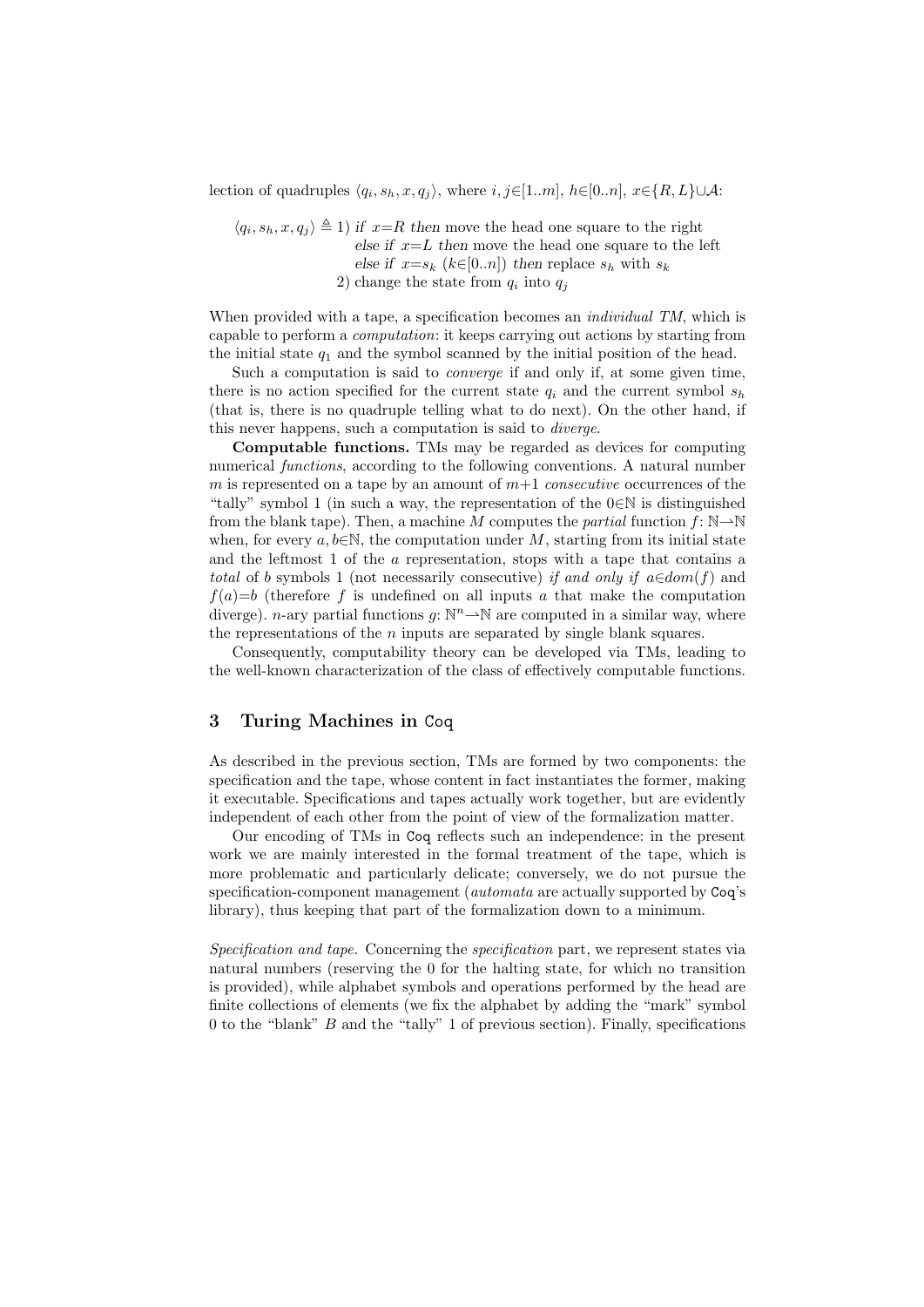are finite sequences (*i.e.*, lists) of actions (*i.e.*, quadruples)<sup>2</sup>:

| State: p,q,i         |  | $\in \mathbb{N} = \{0, 1, 2, \ldots\}$                                                     | state           |
|----------------------|--|--------------------------------------------------------------------------------------------|-----------------|
| Sym: a,b             |  | $\in \{B, 1, 0\}$                                                                          | alphabet symbol |
| Head: x, y           |  | $\in \{R, L, W(a)\}\$                                                                      | head operation  |
| $Act \; : \; \alpha$ |  | $\in$ State $\times$ Sym $\times$ State $\times$ Head                                      | action          |
|                      |  | $Spec: T, U, V ::= (\iota \mapsto \alpha_{\iota})^{\iota \in [0n]}$ ( $n \in \mathbb{N}$ ) | specification   |

To formalize the tape, whose squares are scanned by the head and contain the alphabet symbols, we adopt a pair of *streams*  $(a.k.a.$  infinite sequences), a datatype borrowed from the Haskell community, where is named "zipper":

> $HTape: \quad l, r \quad ::= (\iota \mapsto a_{\iota})^{\iota \in [0..\infty]} \quad \text{half tape (stream)}$  $Tape : s, t, u ::= \langle \langle l, r \rangle \rangle$  full tape (zipper)

The intended meaning of this encoding is that the second stream  $(r = r_0: r_1: ...)$ models the infiniteness of the tape towards the right, while the first stream  $(l = l_0: l_1: ...)$  is infinite towards the left. At any time, the head " $\Downarrow$ " will be scrutinizing the first symbol of  $r$ , which corresponds physically to:

$$
\cdots |l_1| l_0 |r_0 |r_1| \cdots
$$

This representation allows for a direct access to the content of the tape, an operation which has therefore constant complexity (see the next section).

Transitions. To make specifications concretely compute, it is necessary, given the current state and tape symbol, to extract from such lists the corresponding target state and head operation. In our encoding, this task is carried out by a transition function tr:  $Spec \rightarrow State \rightarrow Sym \rightarrow (State * Head).$ 

In fact, we delegate to this transition function the responsibility to guarantee the *determinism* of TMs. We implement tr as a recursive function that scans a list-like specification  $T:$  given an input pair  $(p, a)$ , the target state and head operation are obtained from the *first* quadruple of shape  $\langle p, a, q, x \rangle$  found in T (no matter if there are other ones with form  $\langle p, a, i, y \rangle$ ); if, on the other hand, there is no corresponding quadruple in  $T$ ,  $tr$  returns an "halting" output:

```
Parameter halt: (State * Head).
```
The motivation for this naïve encoding of determinism is, as said at the beginning of the section, to keep the formalization as minimal as possible, being the modelling and the management of the tape the focus of our investigation.

# 4 Coinduction in Coq

The proof assistant Coq supports the formal treatment of circular, infinite data and relations by means of the mechanism of *coinductive types*.

 $2$  The middle columns display the metavariables and the datatypes they range over.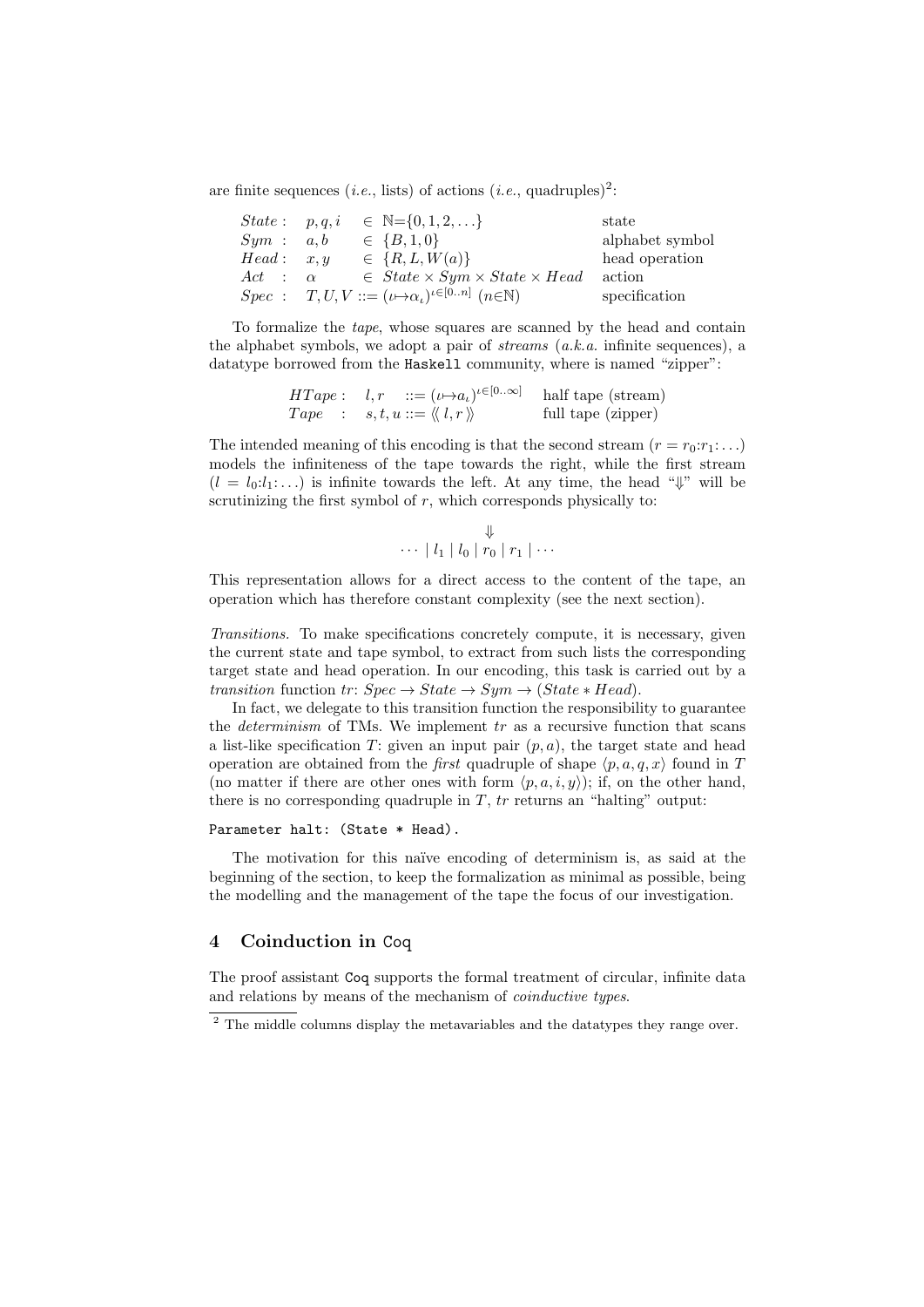First of all, one may formalize concrete, infinite objects (i.e., data) as elements of coinductive  $sets^3$ , which are fully described by a set of *constructors*. From a pure logical point of view, the constructors can be seen as *introduction rules*; these are interpreted coinductively, that is, they are applied infinitely many times, hence the type being defined is inhabited by infinite objects:

$$
\frac{a \in Sym \quad h \in HTape}{a:h \in HTape} \ (HTape)_{\infty}
$$

In this example we have formalized (via the *cons* constructor) infinite sequences, *i.e.*, streams, of symbols in the alphabet  $Sym=\{B, 1, 0\}$ , the coinductive set HTape which we have introduced in the Section 3 to model the tape of TMs.

Once a new coinductive type is defined, the system supplies automatically the destructors, that is, an extension of the native pattern-matching capability, to consume the elements of the type itself. Therefore, coinductive types can also be viewed as the *largest* collection of objects closed  $w.r.t.$  the destructors. We use here the standard match destructor to extract the head and tail from streams:

$$
head(h) \triangleq
$$
 match h with  $a:k \Rightarrow a$   $tail(h) \triangleq$  match h with  $a:k \Rightarrow k$ 

However, the destructors cannot be used for defining functions by recursion on coinductive types, because it is not possible to consume their elements down to a base case. In fact, the natural way to allow self-reference with coinductive types is the *dual* approach of *building* objects that belong to them. Such a goal is fulfilled by defining corecursive functions, like, e.g., the following ones:

 $Bs \triangleq B:Bs$  same(a)  $\triangleq a: same(a)$  blink(a, b)  $\triangleq a:b:blink(a, b)$  $merge(h, k) \triangleq$  match h with  $a:h' \Rightarrow$  match k with  $b:k' \Rightarrow a:b:merge(h', k')$ 

Corecursive functions yield infinite objects and may have any type as domain (notice that in the last definition the two parameters are infinite objects as well). To prevent the evaluation of corecursive functions from infinitely looping, their definition must satisfy a guardedness condition: every corecursive call has to be guarded by at least one constructor  $(\cdot\cdot\cdot\cdot)$  in the definitions above) and by nothing but constructors<sup>4</sup>. In fact, corecursive functions are never unfolded in Coq, unless their elements are explicitly needed, "on demand", by a destruction operation. This way of regulating the implementation of corecursion is inspired by *lazy* functional languages, where the constructors do not evaluate their arguments.

Given a coinductive set (such as  $HTape$  above), no proof principle can be automatically generated by the system: actually, proving properties about infinite objects requires the potential of building proofs which are infinite too. What is needed is the design of *ad-hoc* coinductive *predicates* (*i.e.*, relations)<sup>5</sup>; these

<sup>3</sup> Coinductive sets are coinductive types whose type is the sort Set.

<sup>4</sup> Syntactically, the constructors guard the corecursive call "on the left"; this captures the intuition that infinite objects are built via the repetition of a productive step.

<sup>5</sup> Coinductive predicates are coinductive types whose type is the sort Prop.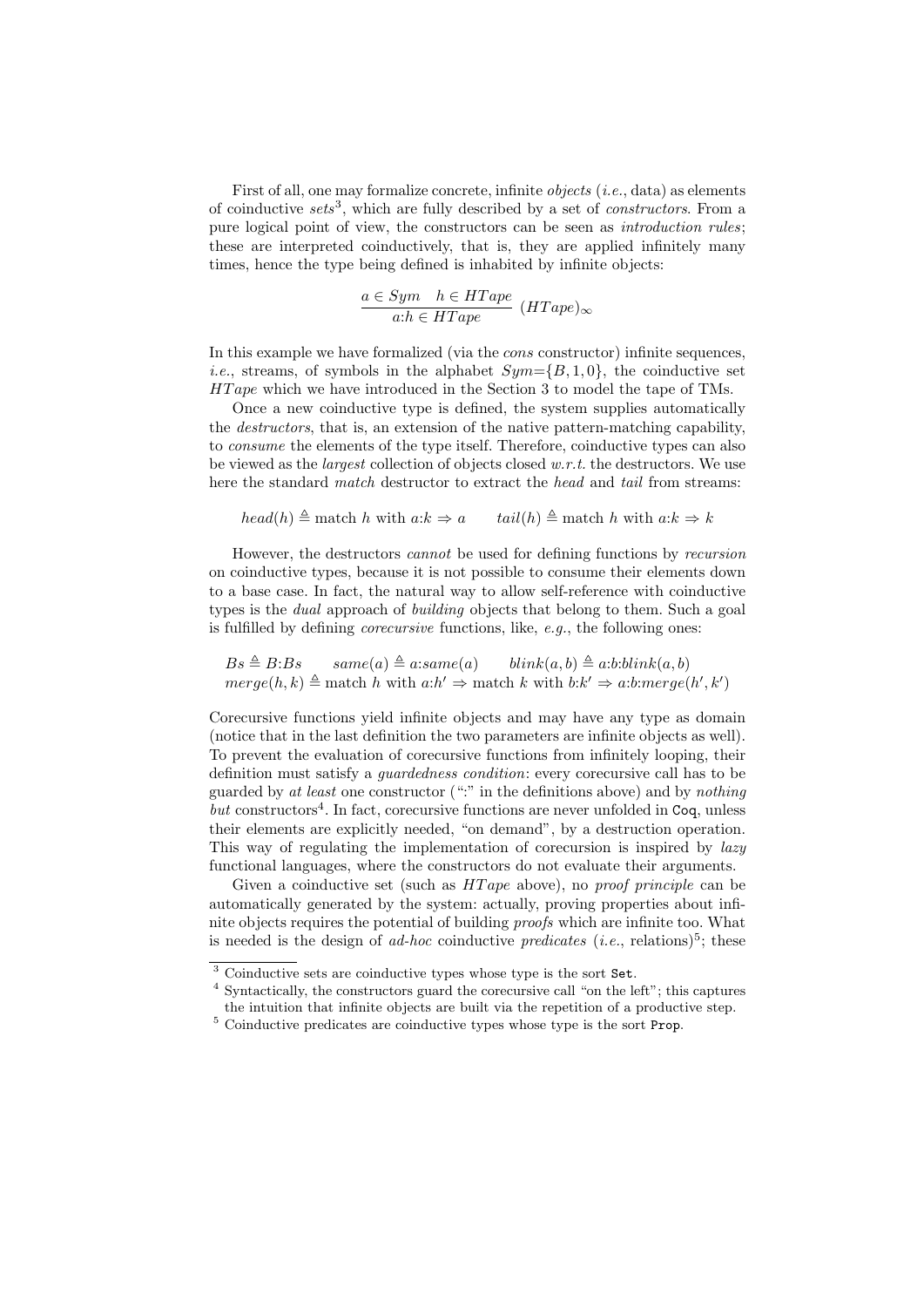types are in fact inhabited by infinite proof terms. The traditional example is *bisimilarity*, that we define on streams and name  $\simeq \subseteq HType \times HType$ :

$$
\frac{a \in Sym \quad h, k \in HTape \quad h \simeq k}{a:h \simeq a:k} \; (\simeq)_{\infty}
$$

Two streams are bisimilar if we can observe that their heads coincide and, recursively, i.e., coinductively, their tails are bisimilar. Once this new predicate is defined, the system provides a corresponding proof principle, to carry out proofs about bisimilarity: such a tool, named "guarded induction" principle [4, 6], is particularly appealing in a context where proofs are managed as any other infinite object. In fact, a bisimilarity proof is just an infinite proof term built by corecursion (hence, it must respect the same guardedness constraint that corecursive functions have to). The guarded induction principle provides a handy technique for building proofs inhabiting coinductive predicates, as such proofs can be carried out *interactively* through the  $\text{cofix}$  tactic<sup>6</sup>. This tactic allows the user to yield proof terms as *infinitely regressive* proofs, by assuming the thesis as an extra hypothesis and using it later with care, i.e., provided its application is guarded by constructors. In this way the user is not required to pick out any bisimulation beforehand, but may build it incrementally, via tactics.

To illustrate the support provided by the cofix tactic, we display below the proof of the property  $\forall a, b \in Sym$ . merge(same(a), same(b))  $\simeq \text{blink}(a, b)$ , in natural deduction style<sup>7</sup>. By mimicking Coq's top-down proof practice, first the coinductive hypothesis is assumed among the hypotheses<sup>8</sup>; then, the corecursive functions *same*, blink and *merge*, in turn, are unfolded to perform a computation step; finally, the constructor  $(\simeq)_{\infty}$  is applied twice. Hence, the initial goal is reduced to  $merge(same(a), same(b)) \simeq blink(a, b), i.e.,$  an instance of the coinductive hypothesis. Therefore, the user is eventually allowed to exploit  $(i.e.,$ discharge) such a hypothesis, whose application is now guarded by the constructor  $(\simeq)_{\infty}$ . The application of the coinductive hypothesis in fact completes the proof, and intuitively has the effect of repeating ad infinitum the initial fragment of the proof term, thus realizing the "and so on forever" motto:

|                | $[\forall a, b \in Sym$ . merge(same(a), same(b)) $\simeq \text{blink}(a, b) _{(1)}$                |
|----------------|-----------------------------------------------------------------------------------------------------|
|                |                                                                                                     |
|                | $merge(same(a), same(b)) \simeq blink(a, b)$                                                        |
|                | $(\simeq)_{\infty}$ , twice<br>$a:b:merge(same(a),same(b)) \simeq a:b:blink(a,b)$                   |
|                | (def: merge)<br>$merge(a:same(a), b:same(b)) \simeq a:b:blink(a, b)$                                |
| $a, b \in Sym$ | (def: same, blink)<br>$merge(same(a),same(b)) \simeq blink(a,b)$                                    |
|                | (1), (introduction)<br>$\forall a, b \in Sym$ . merge(same(a), same(b)) $\simeq \text{blink}(a, b)$ |

 $6$  A tactic is a command to solve a goal or decompose it into simpler goals.

 $^7$  As usual, local hypotheses are indexed with the rules they are discharged by. <sup>8</sup> According to Gentzen's notation, we write such an hypothesis (among the leaves of the proof tree) within square brackets, to bear in mind that it can be discharged, i.e., cancelled, in the course of a formal proof, as it represents a *local* hypothesis.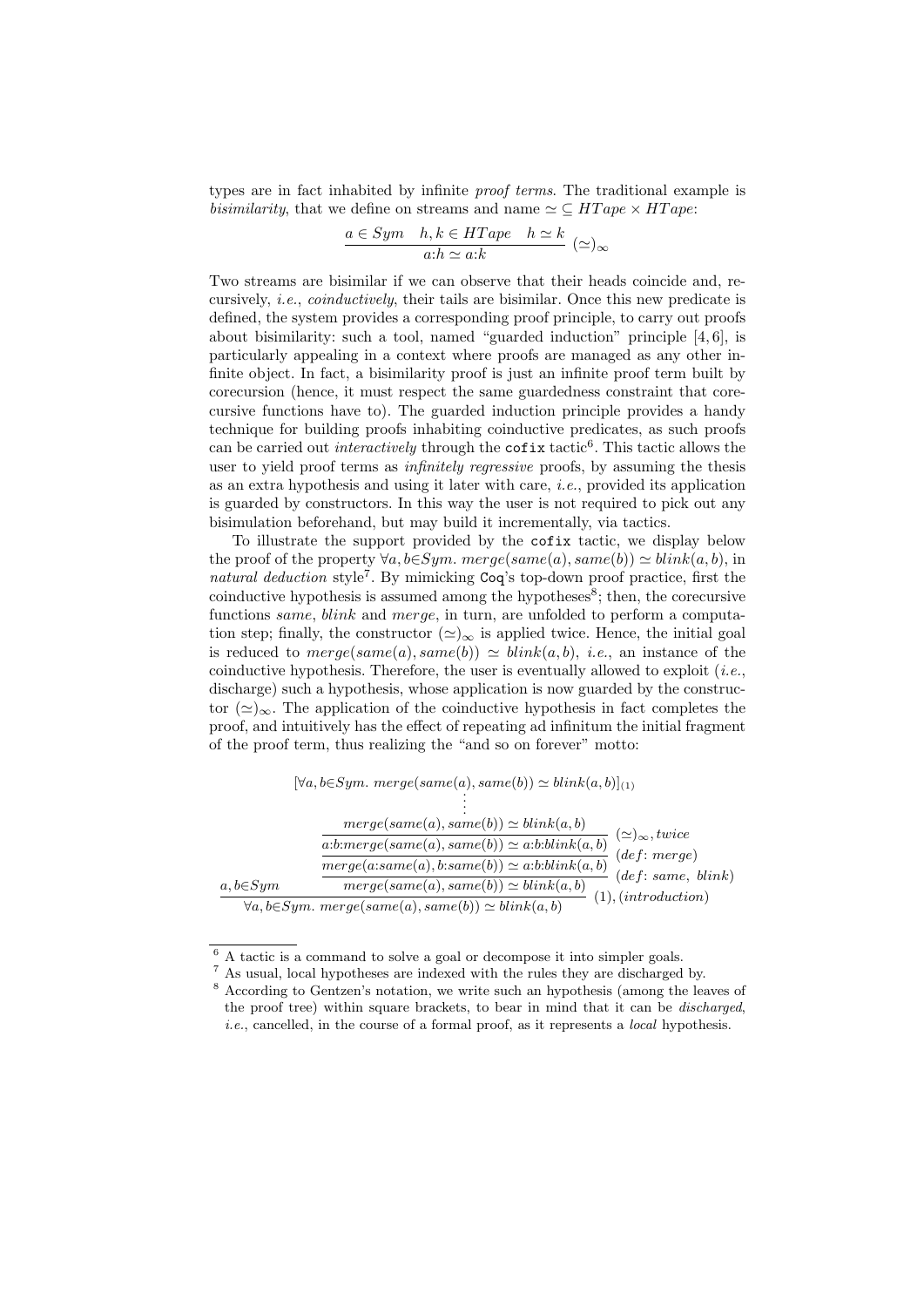#### 5 Operational semantics

As stressed in Sections 2 and 3, the semantics of TMs' specifications is parametric w.r.t. tapes: computations, induced by specifications, may either converge or diverge, depending on the tape that is coupled to them and the initial position of the head (while the initial state is  $1 \in \mathbb{N}$ ). In Section 3 we have also chosen an encoding for tapes (via a zipper, made of two streams) such that the position of the head is implicit within the tape itself. Therefore, the semantics of TMs may be defined by considering configurations  $(T, p, s)$ , where T is a specification, p a state, and  $s=\langle l, r=r_0:r_1: \ldots \rangle$  a tape. Some configurations make actually a computation stop, because there is no action specified by  $T$  for the current state  $p$  and symbol  $r_0$ : these configurations will play the role of the *values* of our semantics. In the following, we will denote with  $tr(T, p, s)$  the application of the transition function tr, introduced in Section 3: in particular, we will write  $tr(T, p, s) = \downarrow$ for (tr T p r0)=halt, and  $tr(T, p, s) = \langle i, x \rangle$  for (tr T p r0)=(i,x).

In this section we define a *big-step* semantics for TMs, which will play the role of our main tool throughout the rest of the paper. The *potential* divergence of computations provides us with a typical scenario which may benefit from the use of coinductive specification and proof principles. In fact, a faithful encoding has to reflect the separation between converging and diverging computations, through two different judgments. Hence, we define the *inductive* predicate  $b_* \subseteq$  $Spec \times Table \times State \times Tape \times State$  to cope with converging evaluations, and the *coinductive*  $b_{\infty} \subseteq Spec \times Tape \times State$  to deal with diverging ones.

**Definition 1.** *(Evaluation)* Assume  $T \in Spec$ ,  $s = \langle (l = l_0: l_1: \ldots, r = r_0: r_1: \ldots) \rangle$  and  $t \in Tape$ , p, q, i∈State. Then,  $b_*$  is defined by the following inductive rules:

$$
\frac{tr(T, p, s) = \downarrow}{b_*(T, s, p, s, p)} \text{ (stop)} \quad \frac{tr(T, p, s) = \langle i, R \rangle \quad b_*(T, \langle\langle r_0: l, tail(r) \rangle\rangle, i, t, q)}{b_*(T, \langle\langle l, r \rangle\rangle, p, t, q)} \text{ (right)}_*
$$
\n
$$
\frac{tr(T, p, s) = \langle i, L \rangle \quad b_*(T, \langle\langle tail(l), l_0: r \rangle\rangle, i, t, q)}{b_*(T, \langle\langle l, r \rangle\rangle, p, t, q)} \text{ (left)}_*
$$
\n
$$
\frac{tr(T, p, s) = \langle i, W(a) \rangle \quad b_*(T, \langle\langle l, a: tail(r) \rangle\rangle, i, t, q)}{b_*(T, \langle\langle l, r \rangle\rangle, p, t, q)} \text{ (write)}_*
$$

And  $b_{\infty}$  is defined by the following rules, (this time) interpreted coinductively<sup>9</sup>.

$$
\frac{tr(T, p, s) = \langle q, R \rangle \quad b_{\infty}(T, \langle\langle r_0:l, tail(r) \rangle\rangle, q)}{b_{\infty}(T, \langle\langle l, r \rangle\rangle, p)} \quad (right)_{\infty}
$$

$$
\frac{tr(T, p, s) = \langle q, L \rangle \quad b_{\infty}(T, \langle\langle tail(l), l_0: r \rangle\rangle, q)}{b_{\infty}(T, \langle\langle l, r \rangle\rangle, p)} \quad (left)_{\infty}
$$

<sup>9</sup> The relation  $b_{\infty}$  is the greatest fixed-point of the above rules, or, equivalently, amounts to the conclusions of infinite derivation trees built from such rules.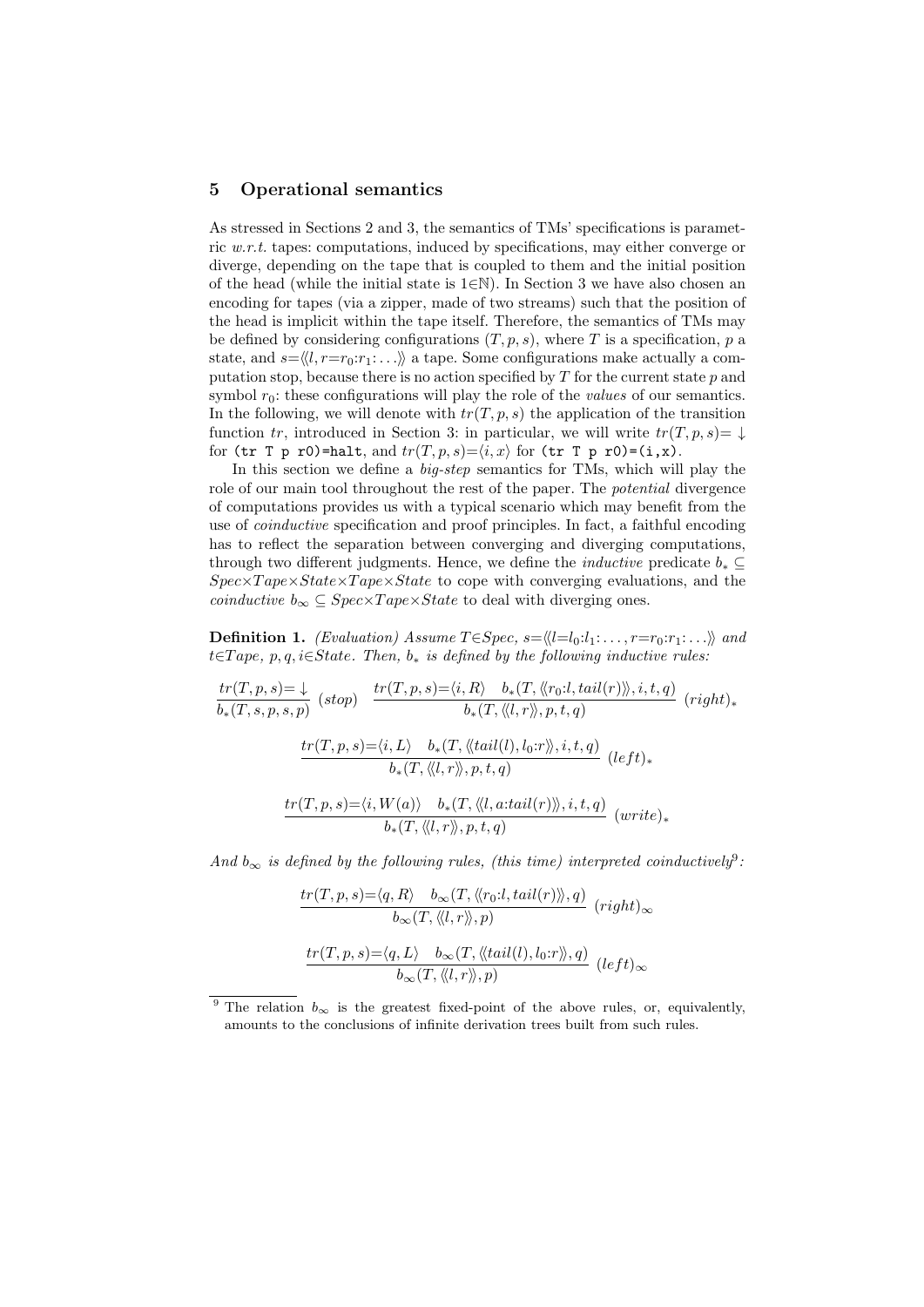# $tr(T, p, s) = \langle q, W(a)\rangle$  b<sub>∞</sub> $(T, \langle\!\langle l, a:tail(r)\rangle\!\rangle, q)$  $\frac{\partial}{\partial \infty}$ (T,  $\langle\langle l,r\rangle\rangle$ , p) (write)<sub>∞</sub>

Notice that in the rules above we write  $r_0$  and  $l_0$  for head(r) and head(l), respectively (see Section 4 for the definitions of the head and tail functions).  $\square$ 

In our semantics, given a specification  $T$ , a tape s and a state  $p$ , we capture on the one hand the progress of both the head and the states transitions, and on the other hand the effect of the operations performed by the head itself.

In detail, the intended meaning of  $b_*(T, s, p, t, q)$  is that the computation under the specification  $T$ , by starting from the tape  $s$  and the state  $p$ , stops in the state q, transforming s into t. Conversely,  $b_{\infty}(T, s, p)$  asserts that the computation under T, by starting from the tape s and the state p, loops: *i.e.*, there exist a state i and a pattern-tape  $u$  (reachable from  $p$  and  $s$ ) such that, afterwards, the computation gets again to the state  $i$  with a tape fulfilling  $u$  after a non-zero, finite number of actions. Therefore, a final tape cannot exist for  $b_{\infty}$ . because the initial s is scrutinized (and possibly updated) "ad infinitum".

Since TMs are not structured, we have embedded in the big-step semantics an alternative structuring criterion, i.e., the number of evaluation steps implicit amount. In fact, we have defined a base (*i.e.*, non-recursive) rule for  $b_*$  (the computation stops because no next action exists) and (co)inductive rules for both  $b_*$  and  $b_{\infty}$ , to address how moving the head and writing on the tape is carried out within a converging computation and a diverging one, respectively.

We remark again that the benefit of the zipper encoding of tapes (introduced in Section 3) is that every operation of the head may be carried out via basic functions on streams, whose complexity is minimal and constant.

### 6 Adequacy

To argue that our big-step semantics for TMs is appropriate, we introduce here a small-step semantics  $\hat{a}$  la Leroy [9], and prove that they are equivalent.

We first define a *one-step* reduction concept, to express the three basic actions of TMs  $(i.e.,$  moving the reading head and writing on the current square). Formally, it is defined as a predicate  $\rightarrow \subseteq Spec \times Trace \times State \times Tape \times State$ , that we write more suggestively as  $(T, s, p) \rightarrow (T, t, q)$ . Note (again) that, since TMs are not structured, we do not need to define contextual reduction rules.

Now we can formalize the small-step semantics as reduction sequences: finite reductions  $\stackrel{*}{\rightarrow}$ , defined by *induction*, are the reflexive transitive closure of  $\rightarrow$ , while *infinite* reductions  $\stackrel{\infty}{\rightarrow}$ , defined by *coinduction*, its transitive closure.

**Definition 2.** (Reduction) Assume  $T \in Spec$ ,  $s = \langle l, r \rangle \in T$  ape, and  $p, q \in State$ . Then, the one-step reduction  $\rightarrow$  is defined by the following rules:

$$
\frac{tr(T, p, s) = \langle q, R \rangle}{(T, \langle\langle l, r \rangle\rangle, p) \to (T, \langle\langle r_0: l, tail(r) \rangle\rangle, q)} \quad (\to_R)
$$
\n
$$
\frac{tr(T, p, s) = \langle q, L \rangle}{(T, \langle\langle l, r \rangle\rangle, p) \to (T, \langle\langle tail(l), l_0: r \rangle\rangle, q)} \quad (\to_L)
$$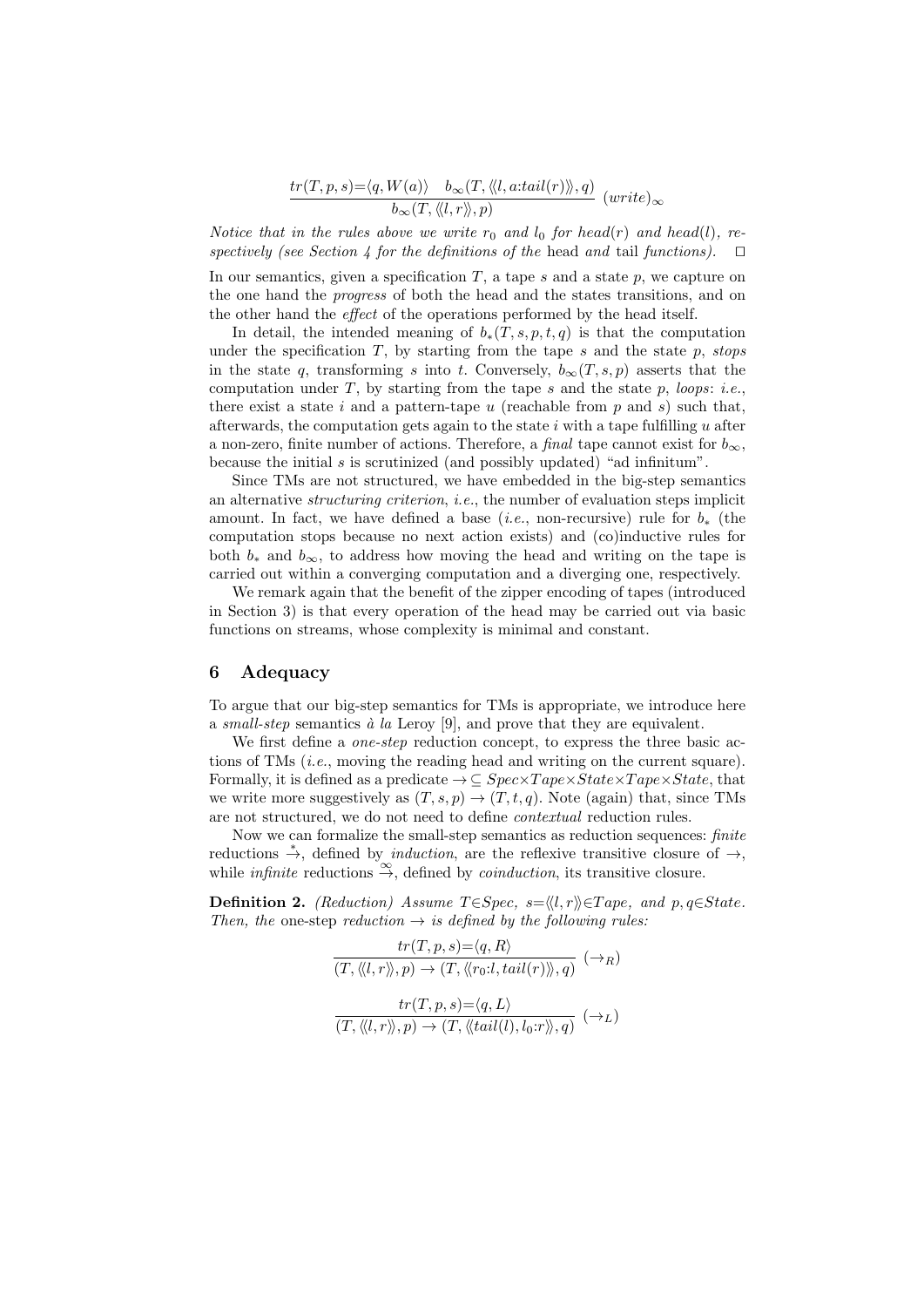$$
\frac{tr(T, p, s) = \langle q, W(a) \rangle}{(T, \langle\langle l, r \rangle\rangle, p) \to (T, \langle\langle l, a: tail(r) \rangle\rangle, q)} \quad (\to_W)
$$

For t, u∈Tape, i∈State, finite reduction  $\stackrel{*}{\rightarrow}$  is defined by induction, via the rules:

$$
\frac{(T,s,p) \stackrel{*}{\rightarrow} (T,s,p)}{(T,s,p) \stackrel{*}{\rightarrow} (T,s,p) \stackrel{(T,u,i)}{\rightarrow} (T,u,i) \stackrel{*}{\rightarrow} (T,t,q)}{(T,s,p) \stackrel{*}{\rightarrow} (T,t,q)} \stackrel{*}{(\rightarrow +)}
$$

And infinite reduction  $\stackrel{\infty}{\rightarrow}$  is defined by the following coinductive rule:

$$
\frac{(T,s,p)\to(T,t,q)\quad(T,t,q)\stackrel{\infty}{\to}}{(T,s,p)\stackrel{\infty}{\to}}\;(\stackrel{\infty}{\to}\infty)
$$

We can prove that evaluation and reduction are equivalent concepts, both in their converging and diverging versions. We remark that our proofs are constructive, whereas Leroy [9] had to postulate the "excluded middle" for divergence.

**Proposition 1.** (Equivalence) Let be  $T \in Spec$ ,  $s, t, u \in T$  ape, and  $p, q, i \in State$ .

1. If  $(T, s, p) \rightarrow (T, u, i)$  and  $b_*(T, u, i, t, q)$ , then  $b_*(T, s, p, t, q)$ 2. If  $(T, s, p) \stackrel{*}{\rightarrow} (T, u, i)$  and  $b_*(T, u, i, t, q)$ , then  $b_*(T, s, p, t, q)$ 3.  $b_*(T, s, p, t, q)$  if and only if  $(T, s, p) \stackrel{*}{\rightarrow} (T, t, q)$  and  $tr(T, q, t) = \downarrow$ 4.  $b_{\infty}(T, s, p)$  if and only if  $(T, s, p) \overset{\infty}{\rightarrow}$ 

Proof. 1) By inversion of the first hypothesis. 2) By structural induction on the derivation of  $(T, s, p) \stackrel{*}{\rightarrow} (T, u, i)$ , and point 1. 3) Both directions are proved by structural induction on the hypothetical derivation, but the direction  $(\Leftarrow)$  requires also point 1. 4) Both directions by coinduction and hypothesis inversion.  $\square$ 

The above result points out that the proof practice of reduction and evaluation is very similar in Coq. In fact, the small-step predicate  $\stackrel{*}{\rightarrow}$  is slightly less handy, because, to perform a TM action, the user is required to exhibit the witness tape, besides the target state; obviously, the small-step version lacks the "halting" concept (*i.e.*,  $tr(T, q, t) = \downarrow$ ), which is internalized by the big-step judgment.

Streams vs. lists. We complete this section with a digression about a different encoding for tapes, that we pursued in a preliminary phase of our research.

Even if streams are a datatype which captures promptly and naturally the infiniteness of tapes, a formalization approach via (finite) lists may also be developed: in this case, the empty list is intended to represent an infinite sequence of blanks. The choice of lists makes explicit the assumption about TMs that, when a computation starts, only a finite number of squares can contain non-blank symbols (in fact, the representation of numerical functions in Cutland's setting, that we have adopted at the end of Section 2, respects such a constraint).

Therefore, we proceed by encoding the tape through a pair of lists:

$$
HTape_L: ll, rl ::= (\iota \mapsto a_\iota)^{\iota \in [0..n]} \quad \text{half tape (list, } n \in \mathbb{N})
$$
  

$$
Tape_L : sl, tl ::= \langle \langle ll, rl \rangle \rangle \quad \text{full tape (list-pair)}
$$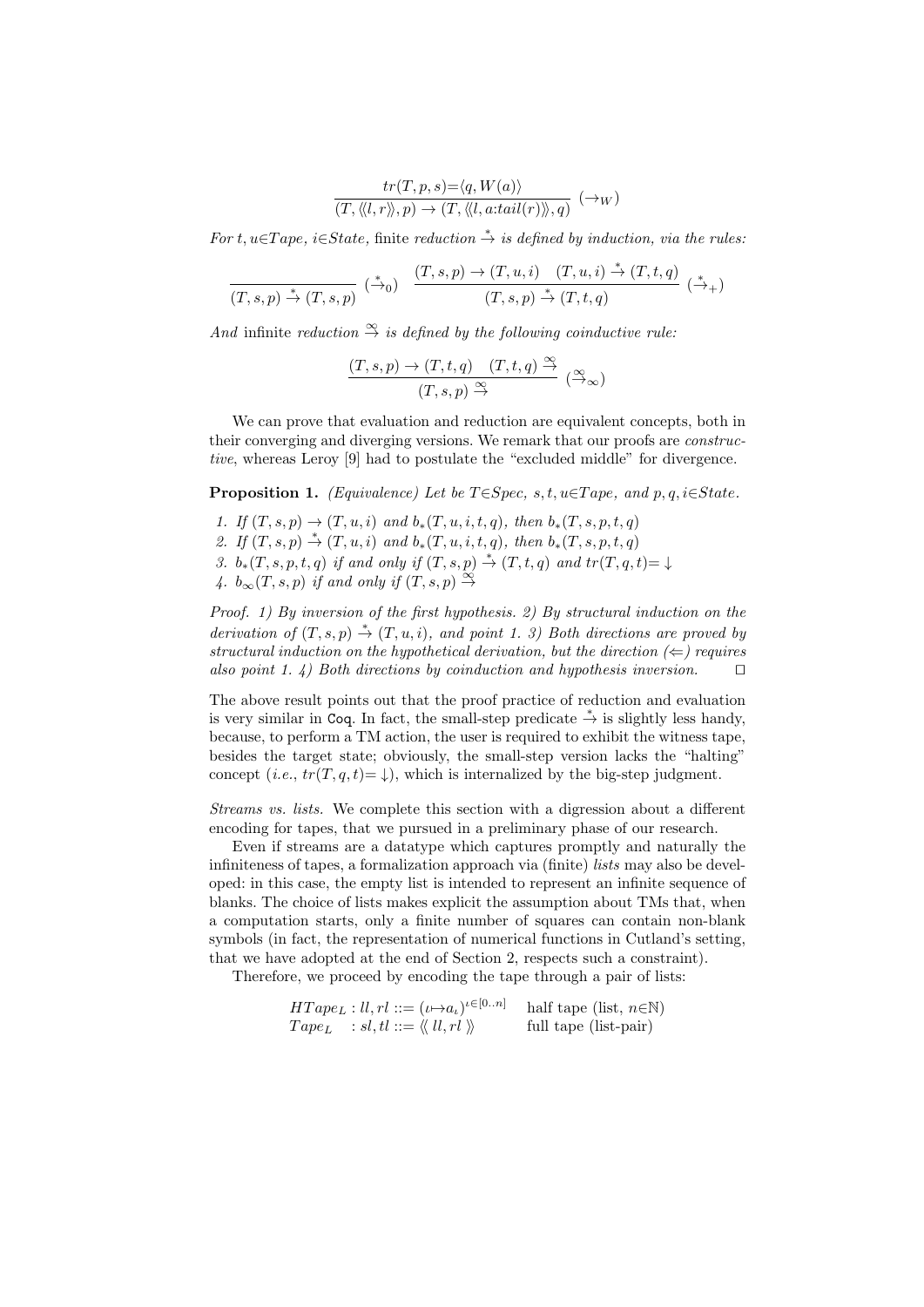Afterwards, big-step semantics predicates, playing the role of the ones that deal with streams in Section 5, can be introduced. However, since lists (conversely to streams) might be empty, such predicates must take into consideration this extra pattern and manage it via additional rules. Without going into the full details (for lack of space), we display here the rules for the move-R action<sup>10</sup>:

$$
\frac{bL_*(T,\langle\!\langle B:ll, [\ ]\ \rangle\!\rangle,i,t,q)}{bL_*(T,\langle\!\langle ll,[ ]\ \rangle\!\rangle,p,t,q)}\ (r_{[1} )_*\qquad \frac{bL_*(T,\langle\!\langle a:ll,rl \ \rangle\!\rangle,i,t,q)}{bL_*(T,\langle\!\langle ll,a:rl \ \rangle\!\rangle,p,t,q)}\ (r_L)_*
$$

The inductive convergence predicate  $bL_* \subseteq Spec \times Tape_L \times State \times Tape_L \times State$ has the same intended meaning of  $b_*$ . The coinductive divergence predicate  $bL_{\infty} \subseteq Spec \times Tape_L \times State$ , corresponding to  $b_{\infty}$ , is defined analogously.

By using the predicates  $bL_*$  and  $bL_{\infty}$ , we can prove that the semantics with streams may mimic that with lists, and a limited form of the opposite result (in the Proposition below we denote with  $Bs$  the stream of blank symbols and with "::" a recursive function that appends a list in front of a stream).

**Proposition 2.** (Tape) Let be  $T \in Spec$ ,  $ll$ ,  $rl$ ,  $ll'$ ,  $rl' \in HTape_L$ , and  $p, q \in State$ .

1. If  $bL_*(T, \langle\!\langle ll, rl \rangle\!\rangle, p, \langle\!\langle ll', rl' \rangle\!\rangle, q),$ then  $b_*(T, \langle\langle llB.; r lB.; h\rangle, p, \langle\langle ll' B.; r l' B.; h\rangle, q)$ 2. b $L_{\infty}(T,\langle\!\langle ll, rl\rangle\!\rangle, p)$  if and only if  $b_{\infty}(T,\langle\!\langle ll::Bs,rl::Bs\rangle\!\rangle, p)$ 

Proof. 1) By structural induction on the hypothetical derivation. 2) Both the directions are proved by coinduction and hypothesis inversion.  $\Box$ 

The difficulty of proving the reverse implication of point 1 above depends on the fact that the representation of the tape through lists is not unique, because one may append to any list blank symbols at will; hence, it is necessary to introduce an equivalence relation on list-tapes to develop their metatheory. For this reason (and because lists demand to double the length of proofs, as their predicates have two constructors for any action), we prefer working with streams.

### 7 Certification

In this section we use the big-step predicates  $b_*$  and  $b_{\infty}$ , introduced in Section 5 and justified in Section 6, to address the certification of the partial functions computed by individual TMs. This "algorithmic" approach, which exploits corecursion and coinduction in an involved setting, is significant as it provides a foundation methodology for the formal development of computability theory.

The divergence of TMs may be caused by different kinds of behavior. Clearly, it is easy to manage the scenario where a finite portion of the tape is scanned. The interesting case is when TMs scrutinize an infinite area of it; this may happen by moving the head infinitely either just in one direction or in both directions. In this section we address one example for each pattern of behavior, to convey to the reader the confidence that we can master all of them.

 $\frac{10}{10}$  We omit from both the rules the transition conditions, that is, the premise  $tr(T, p, \langle\!\langle ll, [\ ]\, \rangle\!\rangle)=\langle i, R \rangle$  from  $(r_{\vert})_*$  and  $tr(T, p, \langle\!\langle ll, a:rl \rangle\!\rangle)=\langle i, R \rangle$  from  $(r_L)_*.$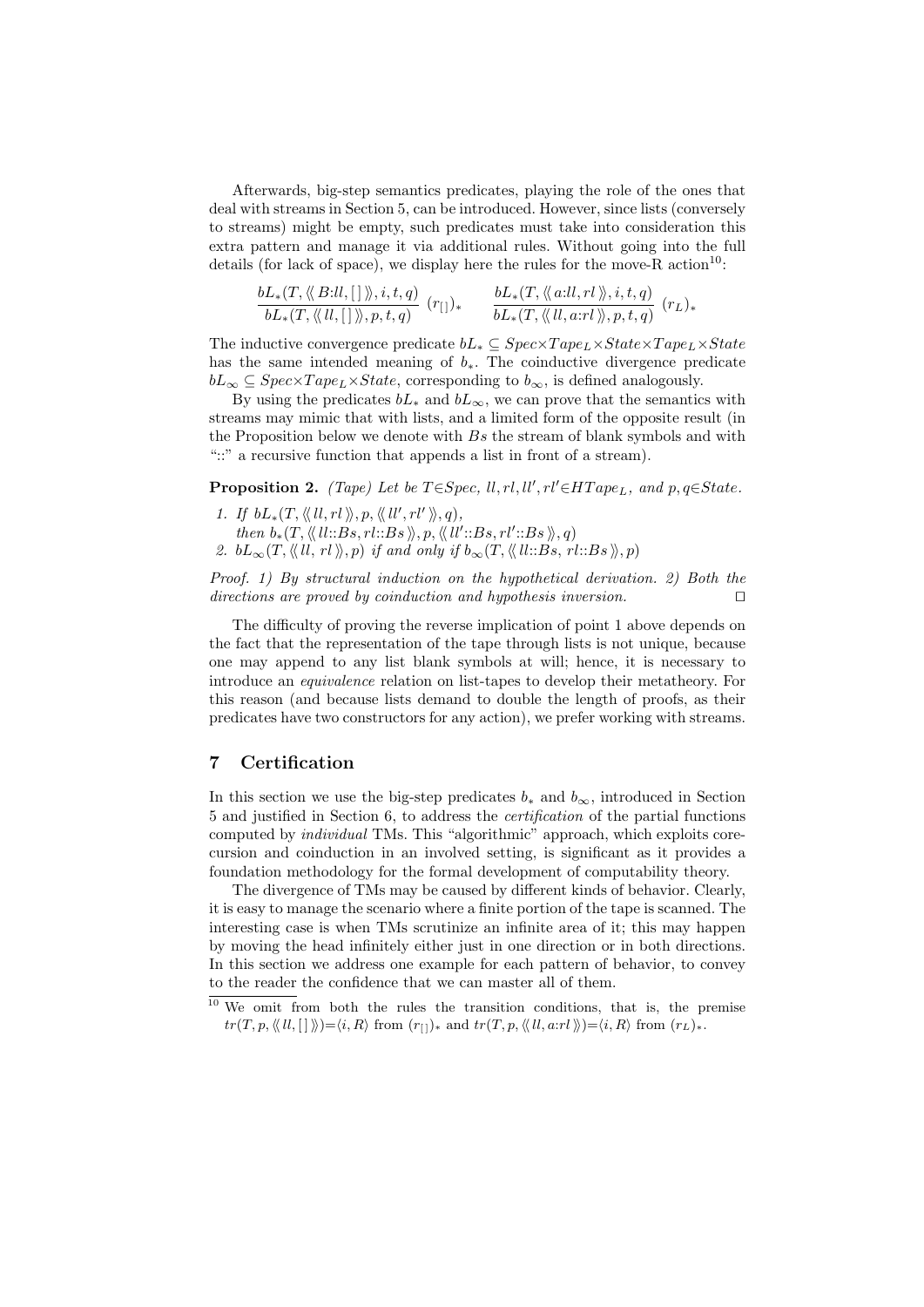First example: R moves. The first partial function that we work out computes the half of even natural numbers, and is not defined on odd ones:

$$
div2(n) \triangleq \begin{cases} n/2 & \text{if } n \in \mathbb{E} \\ \uparrow & \text{if } n \in \mathbb{O} \end{cases}
$$

One algorithm that implements the  $div2$  function is conceived as follows. Erase the first "1" (which occurs by definition) and move the head to the right; then try to find pairs of consecutive "1": if this succeeds, erase the second "1" and restart the cycle, otherwise (a single "1" is found) move indefinitely to the right.

Such an algorithm can be realized,  $e.g.,$  by the following specification  $T$ :

$$
\{\langle 1,1,W(B),1\rangle,\langle 1,B,R,2\rangle,\langle 2,1,R,3\rangle,\langle 3,B,R,3\rangle,\langle 3,1,W(B),4\rangle,\langle 4,B,R,2\rangle\}
$$

This implementation of the div2 function is certified through the predicates  $b_*$ and  $b_{\infty}$ ; the computation starts from the state 1 and the following tape<sup>11</sup>:

$$
-\mid B \mid 1 \mid \underbrace{1 \mid - \mid 1}_{n} \mid B \mid -
$$
 (1)

which is formalized as  $\forall n. \langle B_s, 1:ones(n):B_s \rangle$ , where Bs is the stream of blank symbols,  $ones(n)$  a list of n consecutive "1" symbols, "::" a recursive function that appends a list in front of a stream, and ":" the cons constructor on streams.

To fulfill our goal we carry out, via tactics, a top-down formal development that simulates the computation of the TM at hand. First, we perform a write-B and a move-R action from the starting *configuration*<sup>12</sup> (state 1 and tape (1), that represents the input  $n$ ), thus reaching the state 2 with the tape:

$$
-\mid B\mid \underbrace{1\mid -\mid 1}_{n}\mid B\mid -\tag{2}
$$

Proving the divergence requires a combination of coinductive and inductive reasoning. The core property is the divergence when proceeding from the state 3 and a right-hand blank tape, a lemma which is proved by coinduction<sup>13</sup>:

$$
\left[\forall l \in HTape. \ b_{\infty}(T, \langle l, Bs \rangle), 3)\right]_{(1)}
$$
  
\n
$$
\frac{tr(T, 3, \langle l, B:Bs \rangle) = \langle 3, R \rangle \qquad b_{\infty}(T, \langle l, B:bs \rangle), 3)}{b_{\infty}(T, \langle l, B:Bs \rangle), 3)} \frac{(right)}{(right)}_{\infty}
$$
  
\n
$$
\frac{l \in HTape}{\forall l \in HTape. \ b_{\infty}(T, \langle l, Bs \rangle), 3)} \frac{(def:Bs)}{(1), (introduction)}
$$
  
\n(3)

<sup>&</sup>lt;sup>11</sup> From now on, we will use "a  $\vert -$ " to represent an infinite amount of "a" symbols.

<sup>&</sup>lt;sup>12</sup> Given a specification T, a configuration will be a pair  $\langle state, tape \rangle$  from now on. <sup>13</sup> Like at the end of Section 4, we display coinductive proofs in natural deduction-style:

the coinductive hypothesis is indexed with the rule it is discharged by.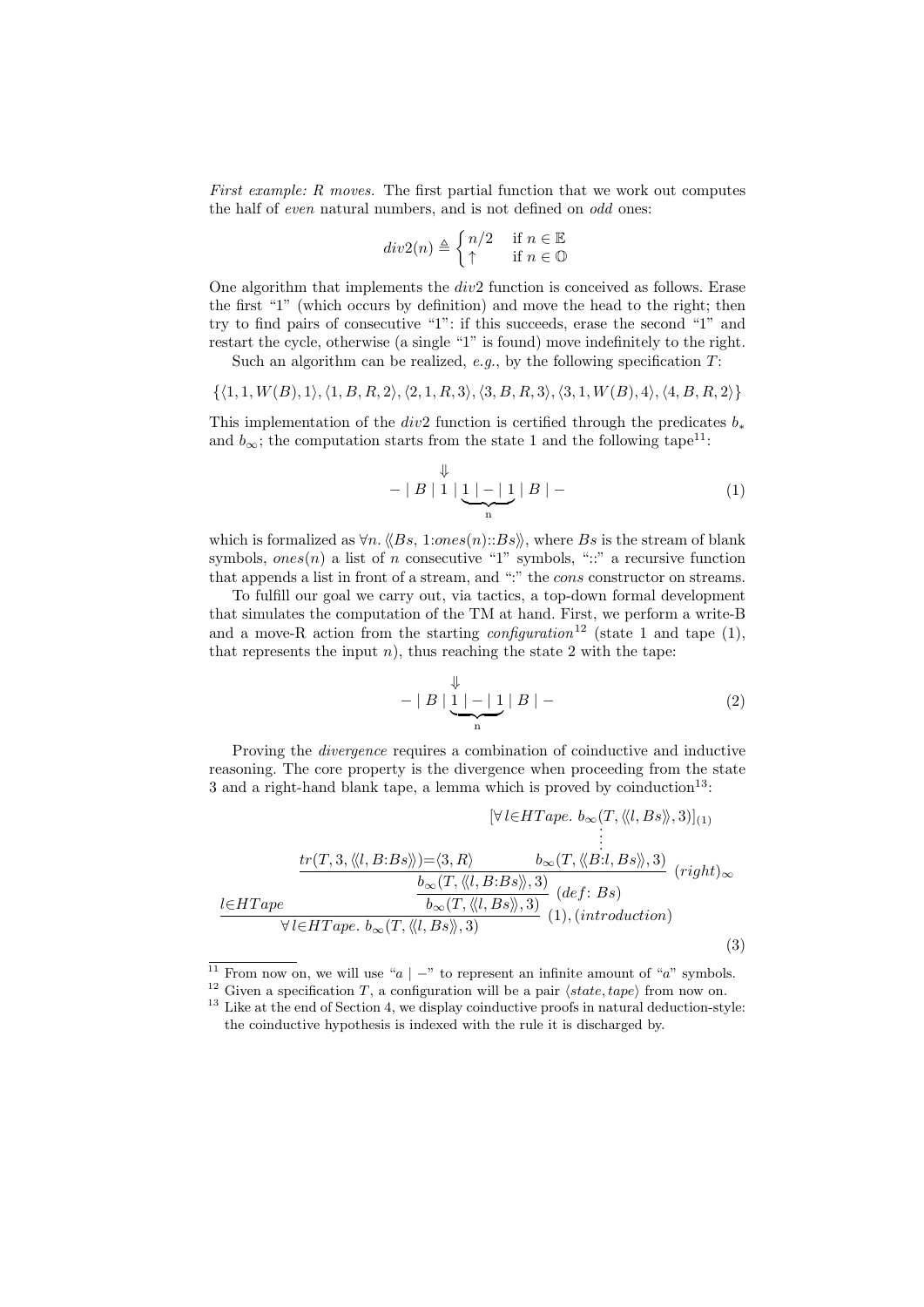If n is odd, we prove by induction on k that the tape  $(2)$  leads to divergence:

$$
\forall l \in HTape. \ b_{\infty}(T, \langle l, ones(2k+1)::Bs \rangle), 2)
$$

If  $k=0$ , carry out a move-R and apply the lemma (3) above; if  $k=h+1$ , complete a cycle (by erasing the second "1") and conclude via the induction hypothesis.

We address the convergence in the complementary scenario (an even input  $n$  in (2)) by proving the following property, again by induction on  $k$ :

$$
\forall l \in HTape. \ b_*(T, \langle\langle l, \text{ones}(2k) :: Bs \rangle\rangle, 2, \langle\langle \text{rpt}(k) :: l, \text{Bs} \rangle\rangle, 2)
$$

where  $rpt(k)$  in the final tape stands for a list of k consecutive pairs "B:1".  $\Box$ 

Second example: R and L moves. The second sample function that we choose is partially defined on input pairs, and may be named "partial minus":

$$
pminus(m, n) \triangleq \begin{cases} m - n & \text{if } m \ge n \\ \uparrow & \text{if } m < n \end{cases}
$$

To compute it, we devise the following algorithm. First scan the tape towards the right till reaching the B that separates the two inputs; then erase the leftmost "1" from the representation of n and the rightmost "1" from that of  $m$  (both the "1s" must occur) by replacing them, respectively, with a mark symbol "0" (on the right, for  $n)$  and a  $B$  (on the left). The core of the computation is repeating this cycle, which leads to one of two possible situations: if the end of  $n$  is reached  $(i.e.,$  we are scanning the first B on the right of a 0-block), then stop; on the other hand, replacing  $m$  with  $B$  symbols may cause that the head (looking for " $1s$ ") moves indefinitely on the left. The specification is the following:

$$
U \triangleq \{ \langle 1, 1, R, 1 \rangle, \langle 1, B, R, 2 \rangle, \langle 2, 0, R, 2 \rangle, \langle 2, 1, W(0), 3 \rangle, \langle 3, 0, L, 3 \rangle, \langle 3, B, L, 4 \rangle, \langle 4, B, L, 4 \rangle, \langle 4, 1, W(B), 5 \rangle, \langle 5, B, R, 5 \rangle, \langle 5, 0, R, 2 \rangle \}
$$

The initial part of the formal development (erasing the first pair of "1s", so moving from state 1 to 5) is common to the divergence and convergence cases<sup>14</sup>:

$$
-\mid B\mid\underbrace{1\mid -\mid 1}_{m+1}\mid B\mid \underbrace{1\mid -\mid 1}_{n+1}\mid B\mid -\stackrel{*}{\implies}-\mid B\mid 1^{m}\mid B\mid B\mid 0\mid 1^{n}\mid B\mid -
$$

At this point of the proof, the key pattern to be mastered is shaped as follows:

$$
-|B| \underbrace{1|-|1|}_{m} \underbrace{B|-|B|}_{k+2} \underbrace{0|-|0|}_{k+1} \underbrace{1|-|1|}_{n} |B| - (4)
$$

<sup>&</sup>lt;sup>14</sup> Informally, we represent with  $\Rightarrow$  the effect of a finite number of actions on a tape. Moreover, we denote with  $1^m$  a block of m consecutive squares with the "1" symbol.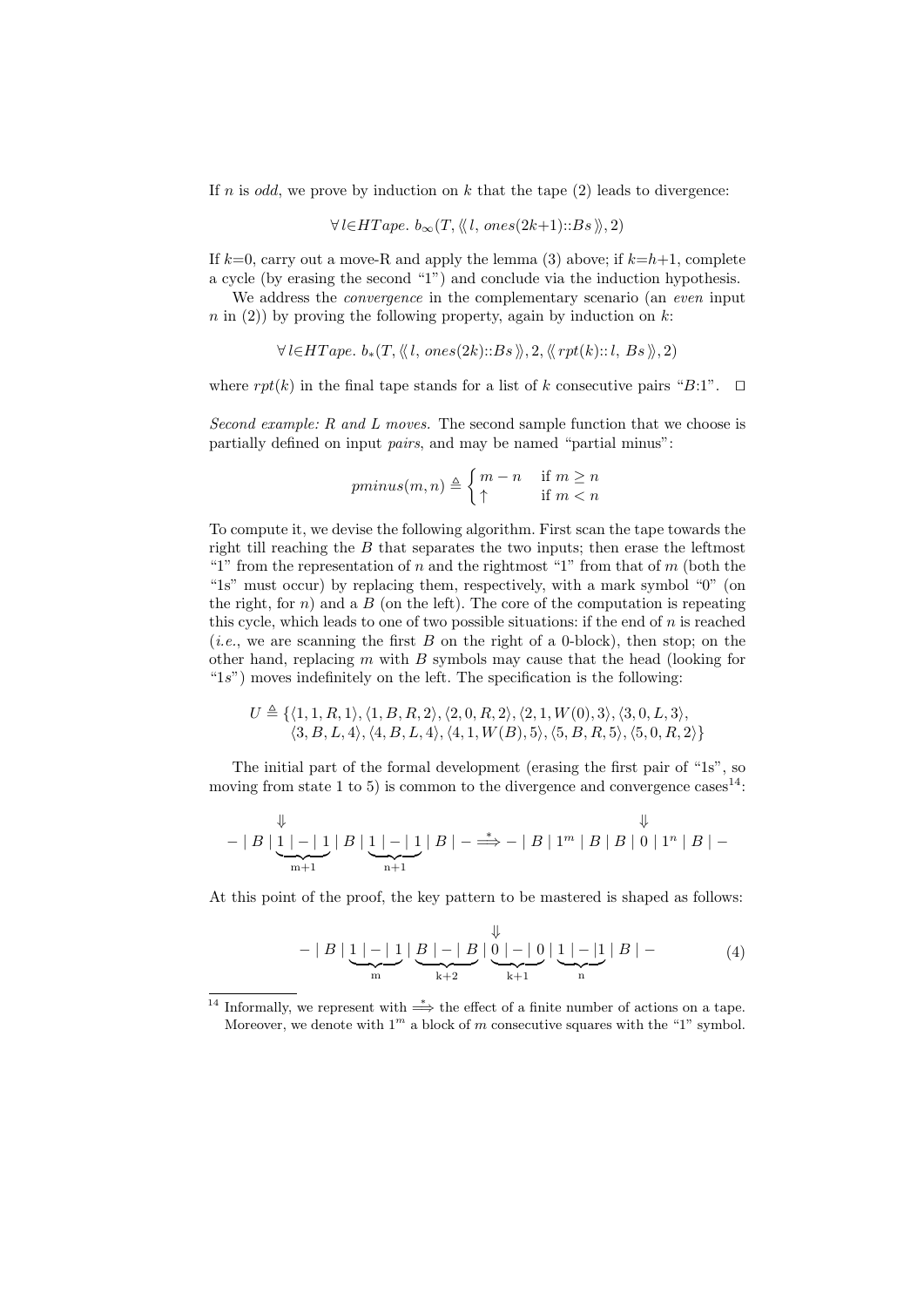Starting from this tape and the state 5, we can discriminate between divergence and convergence by distinguishing the case  $m \leq n$  from  $m \geq n$ . Notice that we have introduced the variable  $k$  to obtain a more general induction hypothesis.

When we come to the state 5 and an instance (for  $k=1$ ) of the above tape (4) we prove the *divergence*, under the hypothesis  $m < n$ , by nested induction on  $n$  and  $m$ . This proof requires auxiliary lemmas, to scan 0-blocks and  $B$ -blocks (by induction on  $k$ ) and for assuring the divergence from the state 4 with the tape Bs towards the left. One key point is that we can use the predicate  $b_{\infty}$ in a compositional way: i.e., when carrying out a divergence proof in top-down fashion, we can perform a preliminary finite number of actions, thus reducing to a different goal. In fact, this amounts to split a divergent computation into a convergent one, easily provable, plus another divergent one, which becomes our goal; e.g., we scan, by moving the head to the right, a 0-block (of length  $k$ , formalized by the *blanks* function) via the lemma (proved by induction on  $k$ ):

 $\forall k \in \mathbb{N}, \forall l, r \in HTape. b_{\infty}(U, \langle\langle blanks(k):l, r \rangle), 5) \Rightarrow b_{\infty}(U, \langle\langle l, blanks(k):r \rangle), 5)$ 

Conversely, it is *not* possible to use the predicate  $b_*$  in a compositional way to manage the *convergence* scenario. The problem is that  $b_*$  requires to exhibit the final tape, but in this case, due to the complexity of the proof, we cannot master it *tout-court* as we have done in the first example. Therefore, we need an extra tool to accomplish the convergence. Actually, such a tool is provided by the *small-step* predicate  $\stackrel{*}{\rightarrow}$ : by applying the Proposition 1.2, we may decompose a convergent computation and address separately the intermediate steps. In the end, we carry out the proof from (4), under the hypothesis  $m>n$ , by nested induction on n and m, and by means of lemmas similar to those used for  $b_{\infty}$ .  $\square$ 

Third example: R and L moves, infinitely. In this example we consider the unary function  $f_{\emptyset}$ , undefined on every input, for which we devise an implementation that points out a problem that involves the mechanization of coinduction.

In fact, our algorithm to compute  $f_{\emptyset}$  is very simple: first scan the 1-block towards the right and replace the first blank with a "1"; then move the head towards the left till reaching the first blank and replace it again with a "1"; proceed infinitely in the same way. The specification we pick out is minimal:

$$
V \triangleq \{ \langle 1, 1, R, 1 \rangle, \langle 1, B, W(1), 2 \rangle, \langle 2, 1, L, 2 \rangle, \langle 2, B, W(1), 1 \rangle \}
$$

The idea beneath the formal divergence proof is nesting a couple of inductions inside the main coinduction; that is, by using the notation introduced in the previous example to display the modification of the tape, we want to perform the two computations (passing to state 2 and then coming back to state 1):

$$
-\mid B\mid\underbrace{1\mid -\mid 1}_{n+1}\mid B\mid -\stackrel{*}{\Longrightarrow}-\mid B\mid\underbrace{1\mid -\mid 1}_{n+2}\mid B\mid -\stackrel{*}{\Longrightarrow}-\mid B\mid\underbrace{1\mid -\mid 1}_{n+3}\mid B\mid -
$$

It is apparent that, to accommodate this proof, we may assume the coinductive hypothesis for the initial configuration (state 1 and leftmost tape above) and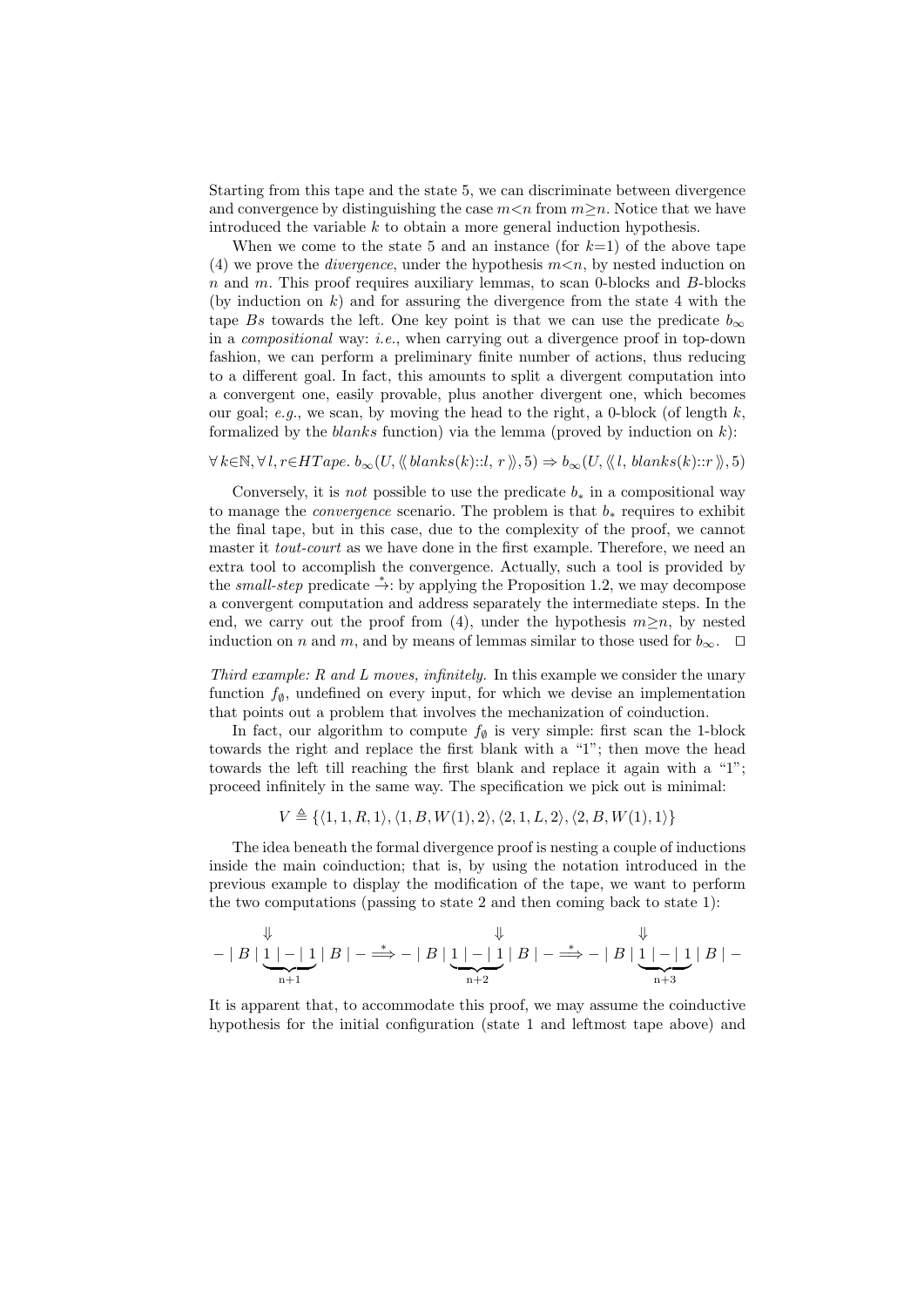then carry out two finite computations, thus reducing to a configuration (state 1 and rightmost tape) which is an instance of the coinductive hypothesis itself.

Nevertheless, the application of the coinductive hypothesis is not allowed by Coq, because the whole proof  $(i.e.,$  the proof term built interactively through tactics, and mainly via cofix) is recognized as non-guarded by constructors. Essentially, this is caused by the fact that the syntactic check does not accept an induction (*i.e.*, a lemma) nested inside the coinductive development<sup>15</sup>.

To circumvent the problem, we introduce here a new small-step divergence predicate. The idea is very direct: divergence may be characterized as the coinductive transitive closure of the *inductive* non-reflexive transitive closure of  $\rightarrow$ .

Definition 3. (Extra reduction) Assume  $T \in Spec$ ,  $s, t, u \in Tape$ ,  $p, q, i \in State$ . Then, finite positive reduction  $\stackrel{+}{\rightarrow}$  is defined by induction, via the rules:

$$
\frac{(T,s,p) \rightarrow (T,t,q)}{(T,s,p) \xrightarrow{+} (T,t,q)} \xrightarrow{(\xrightarrow{+})} \frac{(T,s,p) \rightarrow (T,u,i) \xrightarrow{(T,u,i) \xrightarrow{+} (T,t,q)} (x \xrightarrow{+})}{(T,s,p) \xrightarrow{+} (T,t,q)} \xrightarrow{(\xrightarrow{+})
$$

And infinite split reduction  $\stackrel{\infty}{\Rightarrow}$  is defined by the following coinductive rule:

$$
\frac{(T,s,p) \stackrel{+}{\rightarrow} (T,t,q) \quad (T,t,q) \stackrel{\infty}{\rightarrow} (T,\infty)}{(T,s,p) \stackrel{\infty}{\rightarrow} (\stackrel{\infty}{\rightarrow} \infty)}
$$

**Proposition 3.** (Equivalence, bis) Let be  $T \in Spec$ ,  $s \in Tape$ , and  $p \in State$ .

1. If  $(T, s, p) \stackrel{+}{\rightarrow} (T, u, i)$  and  $(T, u, i) \stackrel{+}{\rightarrow} (T, t, q)$ , then  $(T, s, p) \stackrel{+}{\rightarrow} (T, t, q)$ 2. If  $(T, s, p) \stackrel{\infty}{\Rightarrow}$ , then  $(T, s, p) \stackrel{\infty}{\rightarrow}$ 3.  $b_{\infty}(T, s, p)$  if and only if  $(T, s, p) \stackrel{\infty}{\Rightarrow}$ 

Proof. 1) By structural induction on the derivation of  $(T, s, p) \stackrel{+}{\rightarrow} (T, u, i)$ . 2) By coinduction and hypothesis inversion. 3)  $(\Rightarrow)$  By coinduction and hypothesis inversion.  $(\Leftarrow)$  By Proposition 1.4 and point 2.

Since the reduction predicate  $\stackrel{\infty}{\Rightarrow}$  turns out to be equivalent to  $b_{\infty}$ , we adopt the former to carry out our divergence proof. Actually,  $\stackrel{\infty}{\Rightarrow}$  does not suffer from the non-guardedness problem, as it is apparent from the following proof tree<sup>16</sup>:

n∈N (V, s, 1) <sup>+</sup>→ (V, t, 1) [<sup>∀</sup> <sup>n</sup>∈N. (V, s, 1) <sup>∞</sup>⇒](1) . . . . (V, t, 1) <sup>∞</sup>⇒ (V, s, 1) <sup>∞</sup>⇒ ( <sup>∞</sup>⇒∞) ∀ n∈N. (V, s, 1) <sup>∞</sup>⇒ (1),(introduction)

The proof of the premise  $(V, s, 1) \stackrel{+}{\rightarrow} (V, t, 1)$  relies on the transitivity of  $\stackrel{+}{\rightarrow}$ (Proposition 3.1) and on two auxiliary lemmas, argued by induction on  $n$ .

 $15$  See [8] for a recent proposal of an alternative, *semantic* guardedness checking.

<sup>&</sup>lt;sup>16</sup> We write s for  $\langle Bs, ones(n+1):Bs \rangle$  and t for  $\langle Bs, ones(n+3):Bs \rangle$ .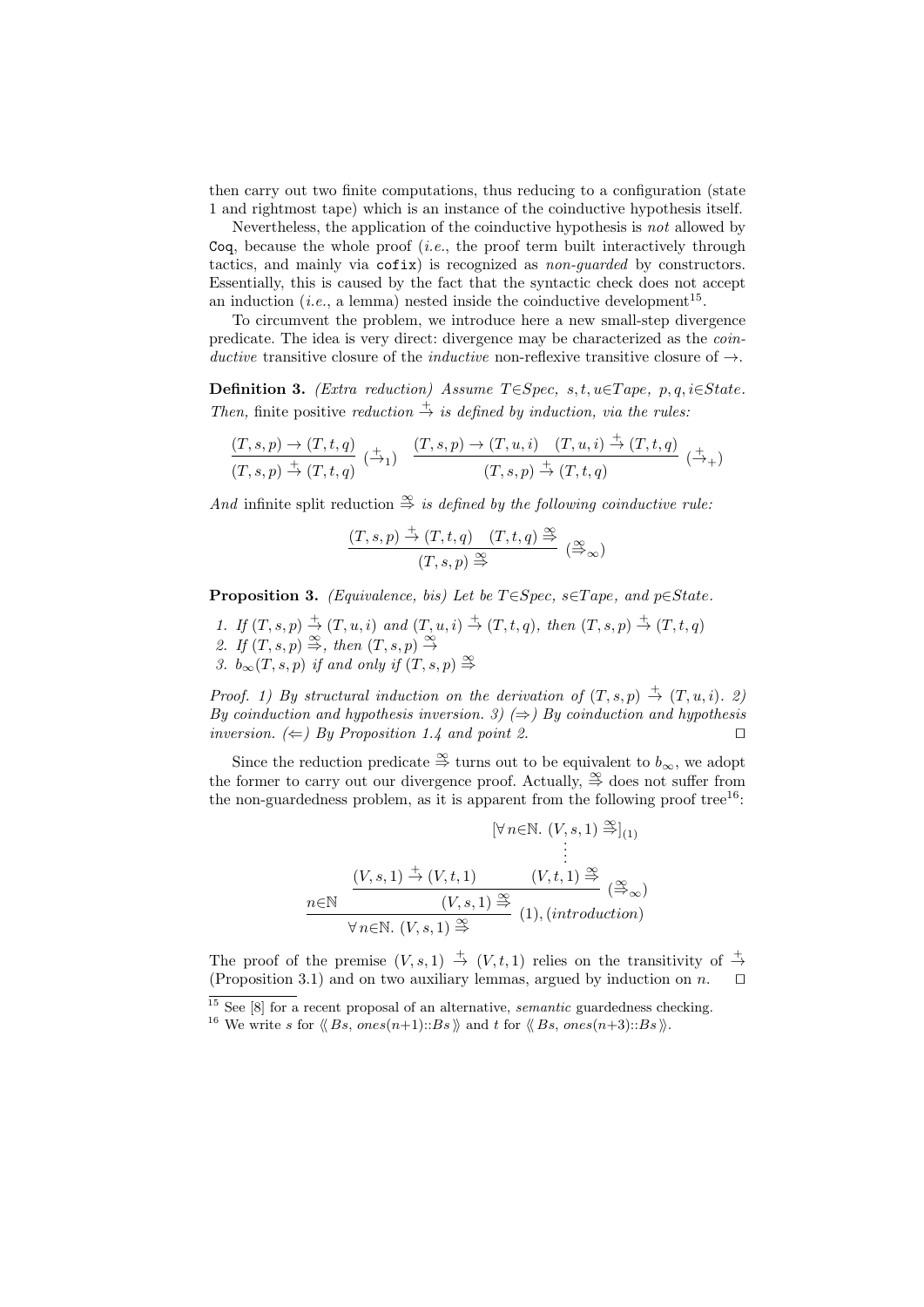#### 8 Conclusion

In the present contribution we have formalized TMs and their (big-step and small-step) operational semantics in the Coq proof assistant. Our key choices are the encoding of tapes as pairs of streams (managed by means of corecursion) and a clear distinction between converging computations (modeled via inductive predicates) and diverging ones (formalized through coinductive predicates). In the previous, core section we have pointed out the potential of our machinery, by proving the correctness of representative TMs (that is, by certifying the implementation of the partial functions computed by them).

Our encoding provides a completely mechanized management of the transitions (via the auto tactic), with the benefit that we may concentrate on the formal treatment of the tape and the logic of proofs. Divergence can be proved very often in a compositional way, via the sole big-step coinductive predicate. When "non-guardedness" complications arise (essentially because induction is nested inside coinduction), alternative, equivalent small-step coinductive predicates may be employed, by taking advantage of their close relationship with the main big-step predicate. On the other hand, it is not always possible to master convergence proofs by compositionality. When this is not feasible (due to the difficulty of the proof at hand), the small-step semantics predicates may be used again as an auxiliary tool, to perform intermediate computation steps.

We note also that, in order to carry out either divergence or convergence proofs, often the user has the responsibility to figure out how to decompose the main goal. As usual, it is sometimes necessary to generalize the statements to obtain sufficiently powerful (co)inductive hypotheses. Moreover, some proofs require a subtle combination of inductive and coinductive reasoning.

Related work. The contributions of the literature most related to the present one are those by Asperti and Ricciotti in Matita [1], Xu, Zhang and Urban in Isabelle/HOL [13], and Leroy in Coq [9]. Both the first two works address TMs, achieving the ambitious goals we have reported in Section 1.

Asperti and Ricciotti formalize the tape as a triple, made of two lists plus the square currently scrutinized. The non-termination is managed by requiring that the total computation function returns an optional value, when it meets an upper bound of iterations without reaching a final state. The semantics is defined through a relation between tapes, (weakly) "realized" by TMs.

Xu, Zhang and Urban represent the tape via a pair of lists. They handle the non-termination in a similar way, *i.e.*, via the condition that there is no transition into a halting state. The semantics is defined by means of Hoare-rules.

None of the above two works makes use of coinductive tools (that we have exploited to deal with stream-tapes and divergence); from this perspective, our paper is more related to that of Leroy [9], who adopts coinduction in Coq to capture infinite evaluations and reductions of a call-by-value  $\lambda$ -calculus.

Future work. We believe that the main result achieved by our work  $(i.e.,$  the development of a technology for proving the correctness of concrete TMs, via